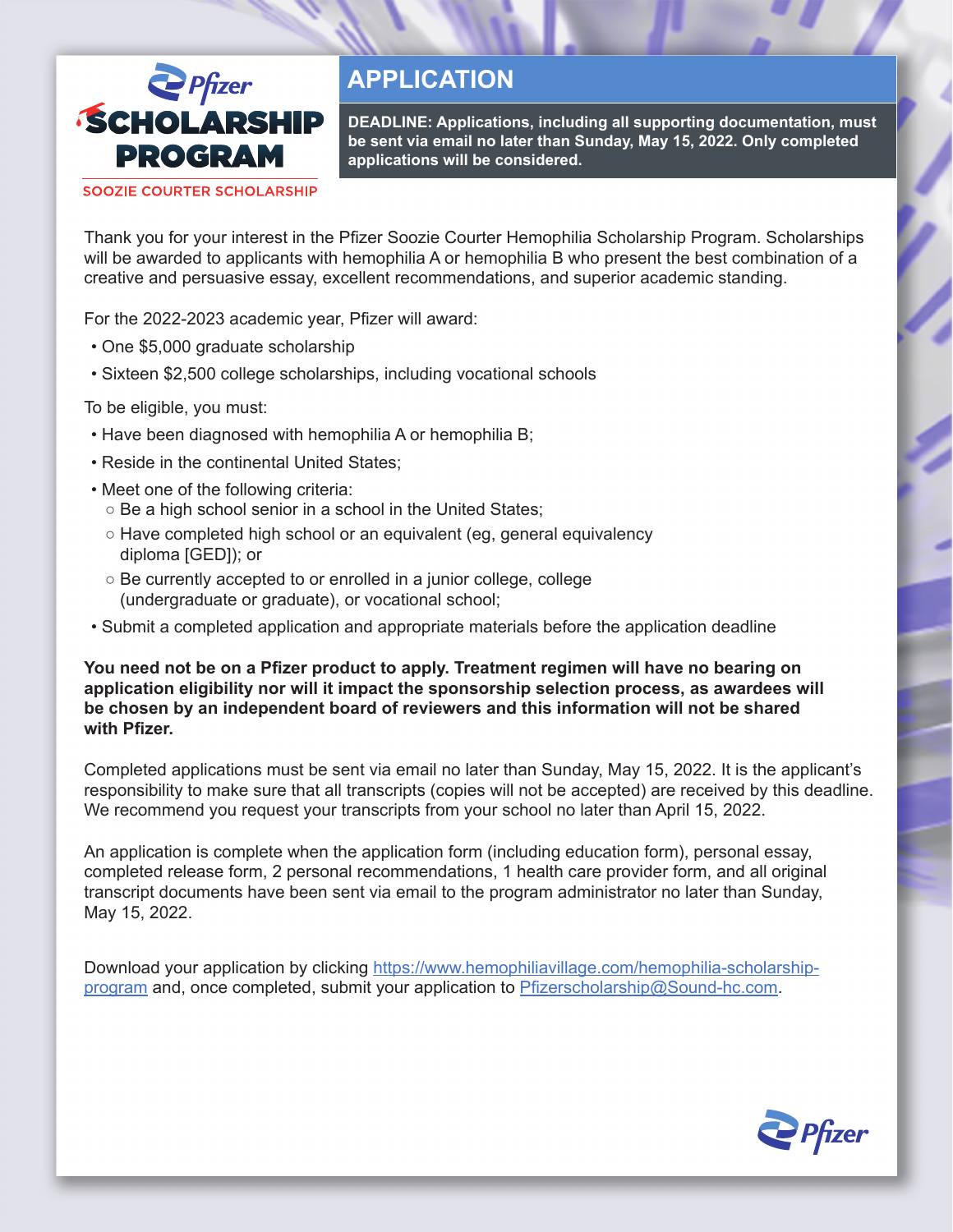

**DEADLINE: Applications, including all supporting documentation, must be sent via email no later than Sunday, May 15, 2022. Only completed applications will be considered.**

**SOOZIE COURTER SCHOLARSHIP** 

To complete your application, follow these instructions carefully. If at any time you have questions, please call 1-833-827-4450 between 9 am and 5 pm ET or email Pfizerscholarship@Sound-hc.com.

**1. You will need to have the following available to use during the application process:**

- 1 application form (includes education information)
- 1 personal essay form/instructions
- 1 release form
- 2 personal recommendation forms
- 1 form for your health care provider to complete
- Transcript request forms to send to your high school(s) and/or college(s)

Before you begin filling out the forms, you might want to make copies of each one for your records. You may also download an editable PDF of the application from https://www.hemophiliavillage.com/hemophilia-scholarship-program. This PDF can be submitted via email to Pfizerscholarship@Sound-hc.com.

- **2. Complete the application form first.** Please remember to answer all of the questions. If a section does not apply to you, answer NA (not applicable). Be sure to list all high schools, trade or vocational schools, and colleges you have attended. Date the application form before emailing it to Pfizerscholarship@Sound-hc.com.
- **3. Complete the release form.** Your name, essay, and photo may be used to highlight your inspirational story and academic success in materials promoting the scholarship program.
- **4. Complete the personal essay form.** The essay is your personal statement and you must write it. You may email your essay to Pfizerscholarship@Sound-hc.com.
- **5. Submit personal recommendations.** You are required to submit a total of 2 personal recommendations by someone other than a family member or member of your household. It is your responsibility to ensure that all recommendations are sent via email no later than May 15, 2022.
- **6. Health care provider form.** You are required to have your health care provider fill out the form and email it no later than May 15, 2022.

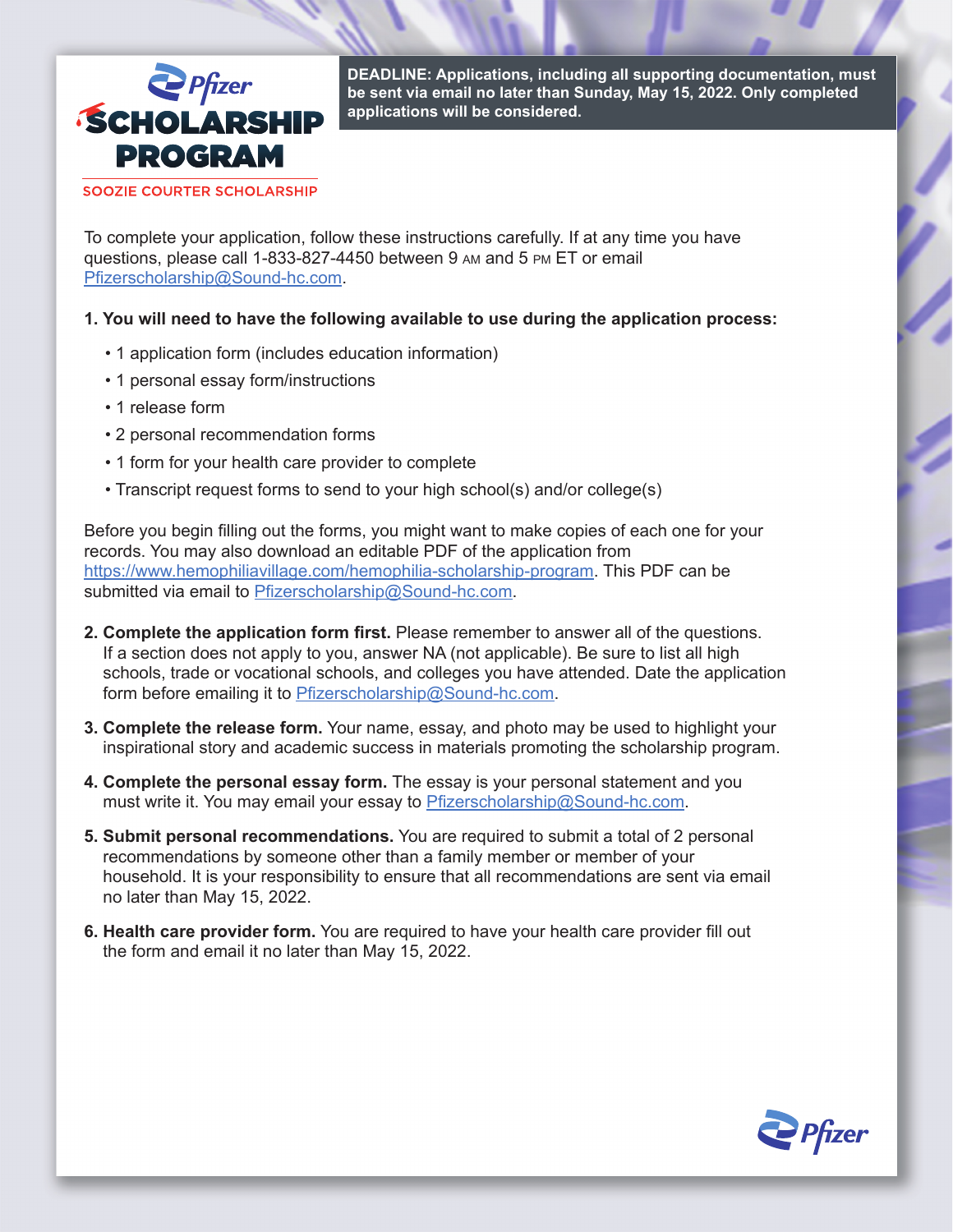

**DEADLINE: Applications, including all supporting documentation, must be sent via email no later than Sunday, May 15, 2022. Only completed applications will be considered.**

**SOOZIE COURTER SCHOLARSHIP** 

**7. Request transcripts.** You must complete a transcript request form from your last school(s) from the past 2 years. If you would like to include more, you may. We recommend that you request transcripts from your school(s) no later than April 15, 2022.

Fill out the transcript request form, send it to the school(s), and follow whatever steps they require. If there are fees involved in processing transcripts, be sure to pay them to ensure timely receipt of information. If you have a GED, please make a copy of it and include the copy with your application.

Scholarships will be awarded based on the decisions of a program selection committee of hemophilia health care providers. Decisions will be final and based solely on the materials you submit.

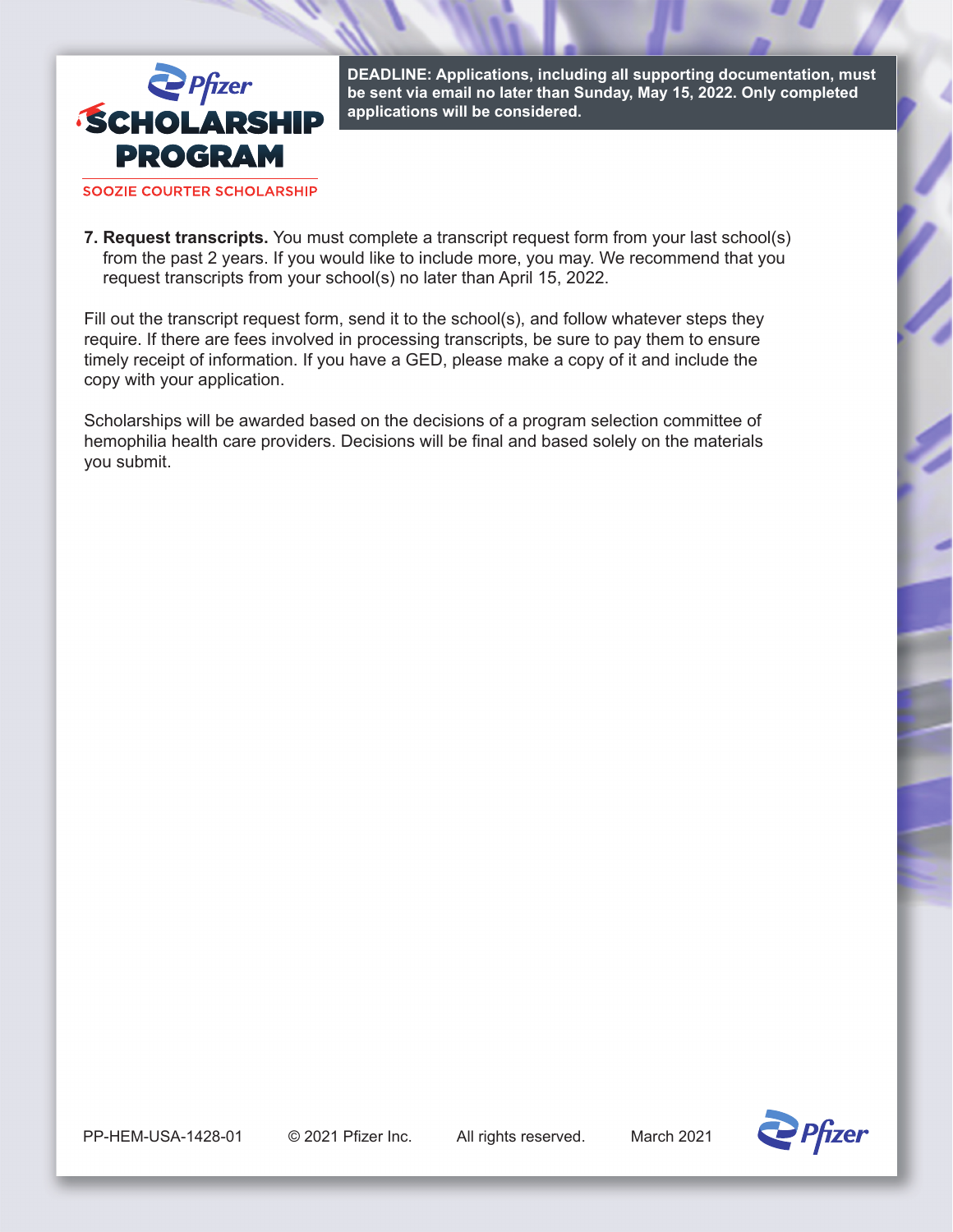

## **APPLICATION FORM – PART 1**

**DEADLINE: Applications, including all supporting documentation, must be sent via email no later than Sunday, May 15, 2022. Only completed applications will be considered.**

SOOZIE COURTER SCHOLARSHIP

| <b>Student's name</b>                                                                                             |                    |                      | Date of                                                        |                    |
|-------------------------------------------------------------------------------------------------------------------|--------------------|----------------------|----------------------------------------------------------------|--------------------|
| Do you have $\Box$ Hemophilia A $\Box$ Hemophilia B                                                               |                    |                      |                                                                |                    |
| <b>Which scholarship</b><br>are you applying for? $\Box$ Undergraduate $\Box$ Graduate                            |                    |                      |                                                                |                    |
| Have you previously been awarded<br>the Soozie Courter Scholarship? □ Yes □ No                                    |                    |                      |                                                                |                    |
|                                                                                                                   |                    |                      |                                                                |                    |
|                                                                                                                   |                    |                      |                                                                |                    |
|                                                                                                                   |                    |                      | $\Box$ I agree to receive all future communications via email. |                    |
|                                                                                                                   |                    |                      |                                                                |                    |
|                                                                                                                   |                    |                      |                                                                |                    |
|                                                                                                                   |                    |                      |                                                                |                    |
|                                                                                                                   |                    |                      |                                                                |                    |
| (By typing your name above, you are confirming all the information in this application is accurate and complete.) |                    |                      |                                                                | Date: ____________ |
|                                                                                                                   |                    |                      |                                                                |                    |
| PP-HEM-USA-1428-01                                                                                                | © 2021 Pfizer Inc. | All rights reserved. | March 2021                                                     | <b>Pfize</b>       |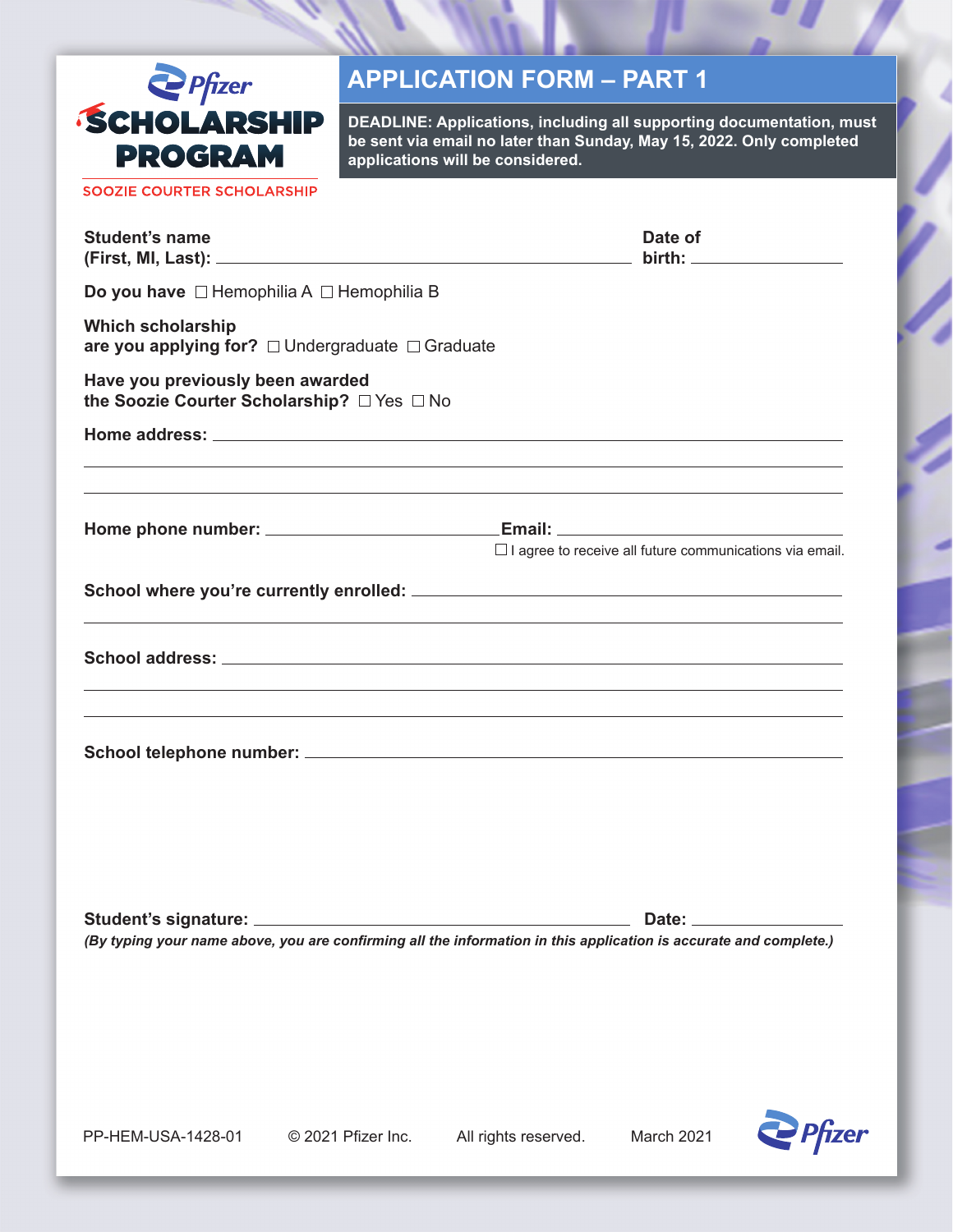

### **APPLICATION FORM – PART 2**

**DEADLINE: Applications, including all supporting documentation, must be sent via email no later than Sunday, May 15, 2022. Only completed applications will be considered.**

**SOOZIE COURTER SCHOLARSHIP** 

#### **Class level (as of September 2022):**

FreshmanSophomoreJuniorSeniorOther

**Major: Minor:** 

**Anticipated degree: In what year:** 

**Name of school:** 

Are you already accepted at this school?  $\Box$  Yes  $\Box$  No

**Describe why you are applying for this scholarship and how it will help you achieve your future educational and professional goals** (fewer than 100 words)**.**

**How do you define "leadership"? Please include any personal experiences you've had in your community or school that demonstrate a leadership role** (fewer than 100 words)**.**

**Please give at least one example of when you volunteered or helped others** (fewer than 100 words)**.**

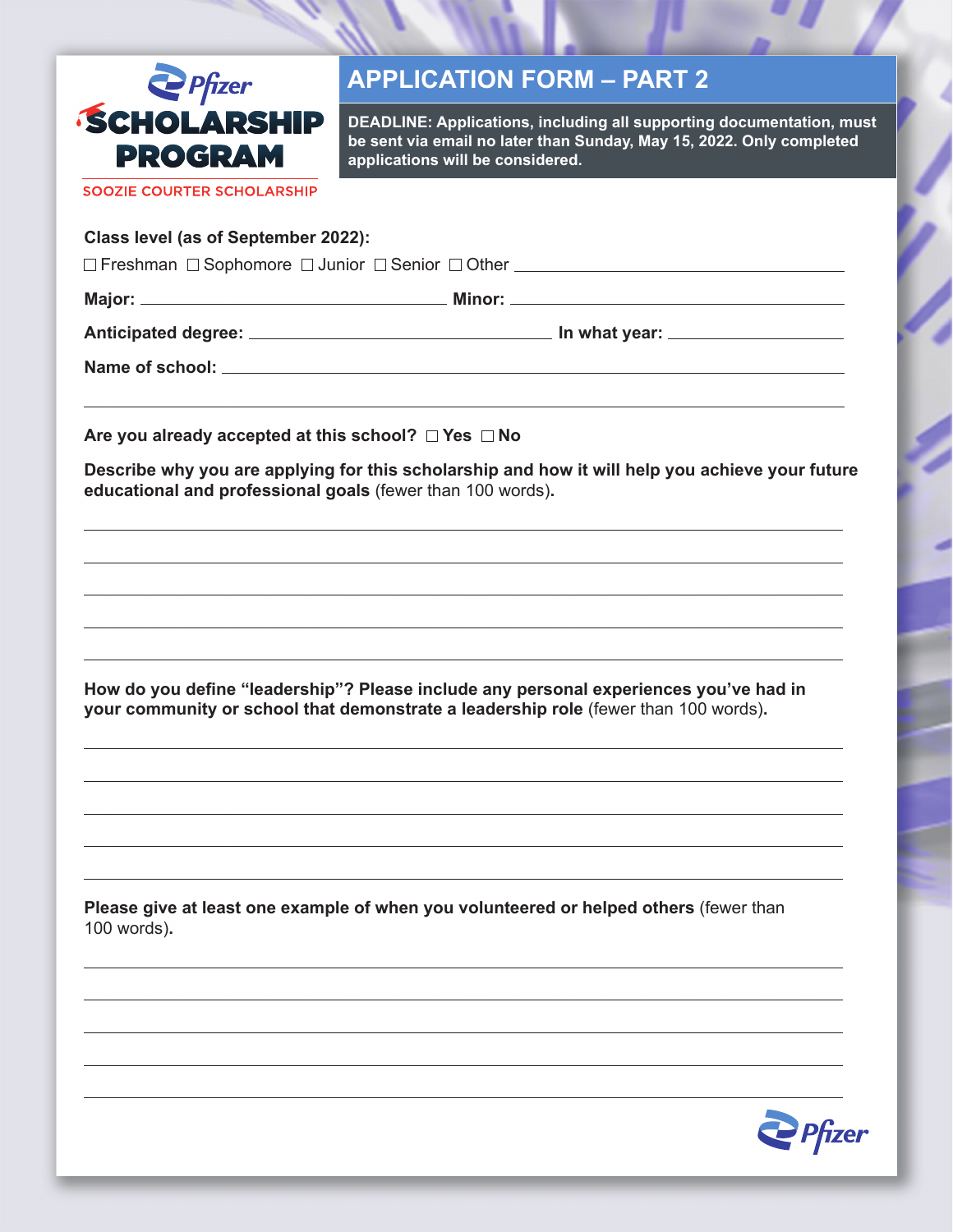

**All schools attended, including high school, junior college, or college:**

| <b>All Schools Attended</b> | <b>City, State</b> | <b>Dates Enrolled</b> |        | Degree(s) Obtained, (Date) |
|-----------------------------|--------------------|-----------------------|--------|----------------------------|
|                             |                    | Beginning             | Ending |                            |
|                             |                    |                       |        |                            |
|                             |                    |                       |        |                            |
|                             |                    |                       |        |                            |
|                             |                    |                       |        |                            |
|                             |                    |                       |        |                            |

Email to **Pfizerscholarship@Sound-hc.com** no later than May 15, 2022, along with all supporting documentation.

PP-HEM-USA-1428-01 © 2021 Pfizer Inc. All rights reserved. March 2021

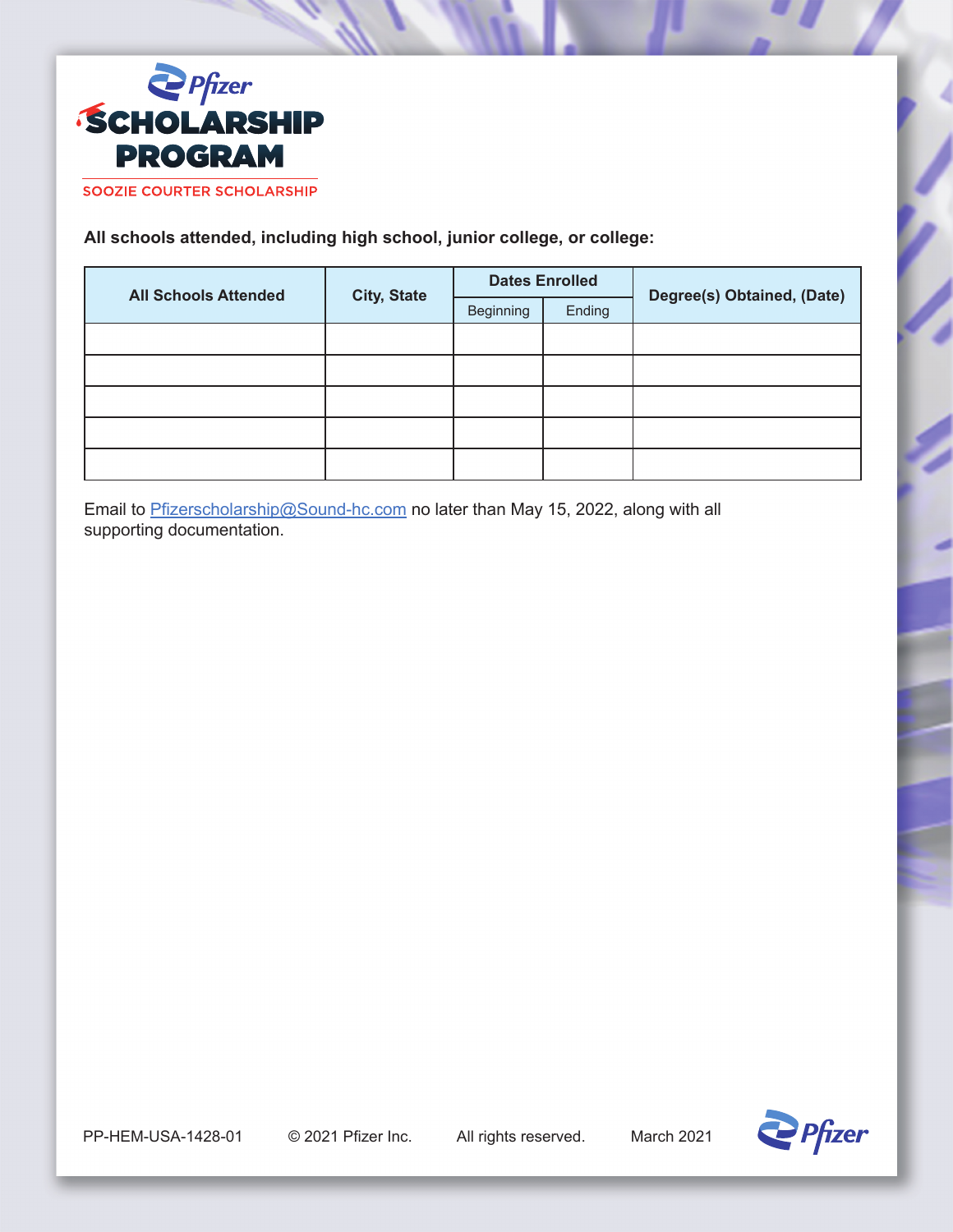

## **PERSONAL ESSAY**

**DEADLINE: Applications, including all supporting documentation, must be sent via email no later than Sunday, May 15, 2022. Only completed applications will be considered.**

**SOOZIE COURTER SCHOLARSHIP** 

**Please choose and answer one of the following essay questions:**

- **1. What advice would you give to young people with hemophilia? How can they become their own best advocate? Describe a time when you advocated for yourself.**
- **2. Tell us about a time when you've gone outside your comfort zone, either for yourself or someone else. What about the experience was most impactful? Why?**
- **3. In your opinion, what is the greatest need in the hemophilia community and what would you do to address it?**

#### **Instructions:**

- $\Box$  Write an essay that specifically addresses one of the topics listed above.
- $\Box$  Do not submit an essay that was already submitted in a prior year to this scholarship program.
- $\Box$  Use no more than 2 typed, double-spaced pages, with a 10-point font.
- $\Box$  Type the question you have chosen to answer at the beginning of the essay.
- $\Box$  Type or print your name and date the essay at the end. This indicates you are the author of the essay.
- $\Box$  Do not include your name on, or in, the pages of the essay, except at the end.

### **Failure to follow all of the above instructions may result in your essay being removed from consideration.**

Please email your personal essay to **Pfizerscholarship@Sound-hc.com** no later than May 15, 2022.

PP-HEM-USA-1428-01 © 2021 Pfizer Inc. All rights reserved. March 2021

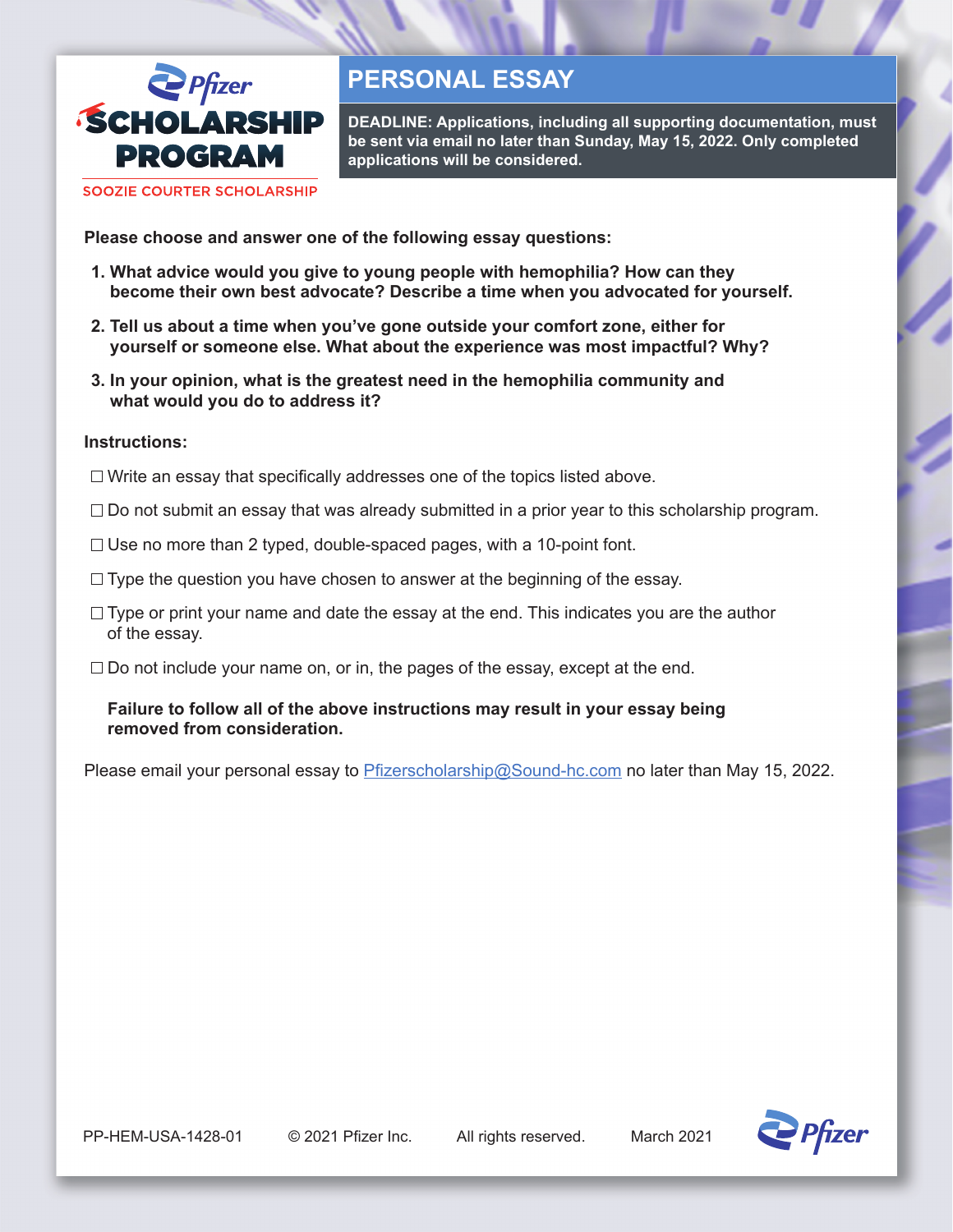

## **RELEASE FORM**

**DEADLINE: Applications, including all supporting documentation, must be sent via email no later than Sunday, May 15, 2022. Only completed applications will be considered.**

**SOOZIE COURTER SCHOLARSHIP** 

We would like to be able to promote the accomplishments of the scholarship applicants within the hemophilia community. Please sign and return this form with your application.

By submitting a scholarship application I, (print name) \_\_\_\_\_\_

authorize Pfizer Inc., its affiliated companies, successors, licensees, assignees, officers, agents, employees, and those acting with their authority ("Pfizer Inc.") to utilize information submitted with this application with regard to any Pfizer-sponsored or Pfizer-prepared publicity for the Pfizer Soozie Courter Hemophilia Scholarship Program. This includes my name, image, photograph, and likeness of me; the city and state in which I live; the school I attend; my extracurricular activities; the amount of the scholarship I received; and any statements contained in my essay as well as information about my health, including that I have hemophilia, for purposes of announcing to Pfizer and the public that I have been awarded a Pfizer Soozie Courter Scholarship. I understand that I will receive no compensation for use of any of the above information.

 $\Box$  I agree to receive all future communications via email.

**Name (please print):**

**Signature (required): Date:** *If the applicant is under age 18, please provide parent or lawful guardian's name and signature.*

**Name of parent/guardian (please print):**

**Signature (required): Date:**

Email completed form to Pfizerscholarship@Sound-hc.com.

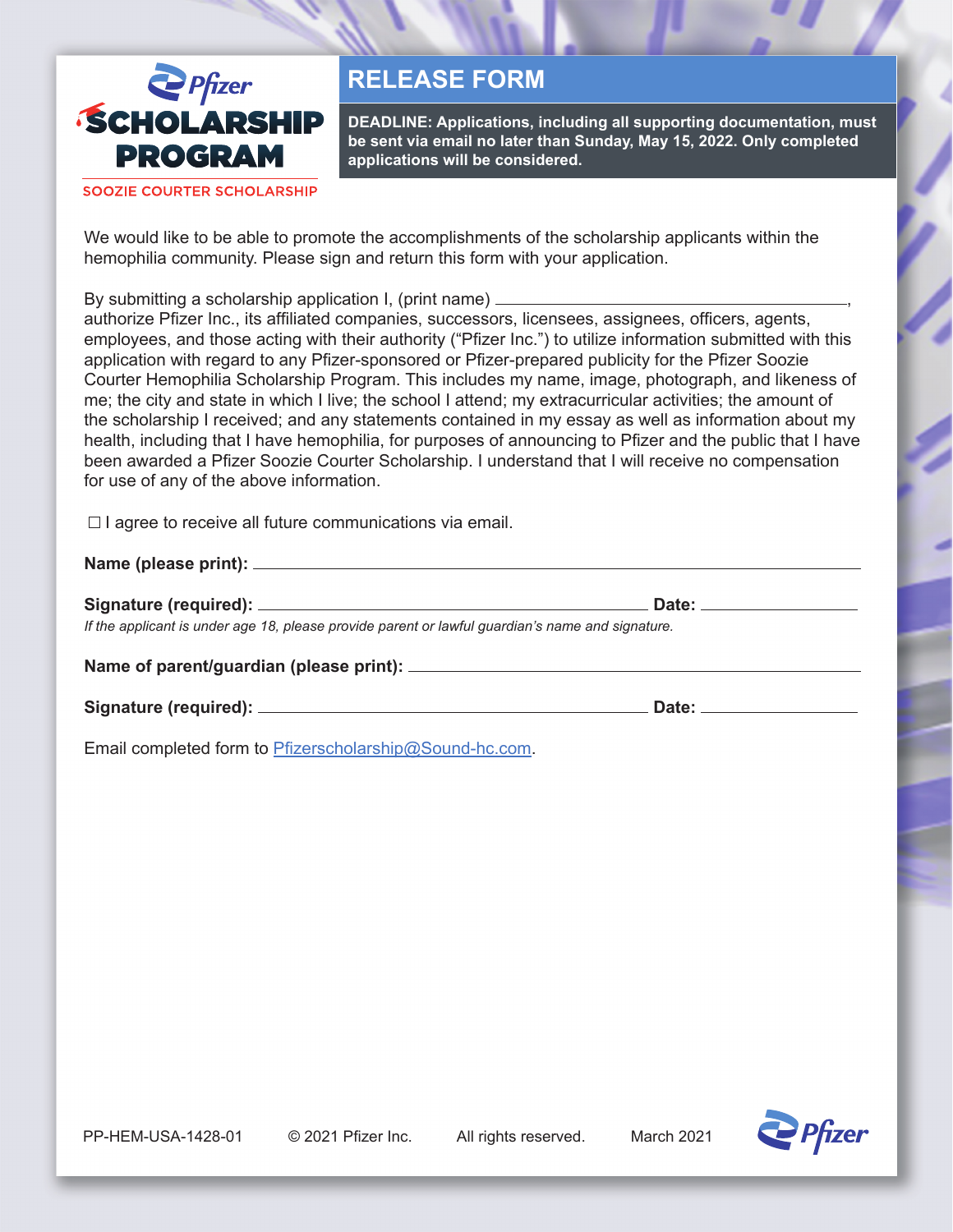

## **PERSONAL RECOMMENDATION FORM**

**DEADLINE: Applications, including all supporting documentation, must be sent via email no later than Sunday, May 15, 2022. Only completed applications will be considered.**

**SOOZIE COURTER SCHOLARSHIP** 

| To be completed by student    |       |
|-------------------------------|-------|
|                               |       |
|                               |       |
| Student's signature: ________ | Date: |

**To recommender:** Kindly provide a recommendation for the individual named above by discussing the student's unique qualities. Your recommendation is very important to the student's application. Please use the space below, or you may provide a separate letter of recommendation.

**Signature of recommender: Date:**

**Address:**

**Telephone number:**

**Relationship to student:**

May not be someone who lives in the same house or is a family member.

Email completed form to Pfizerscholarship@Sound-hc.com.

PP-HEM-USA-1428-01 © 2021 Pfizer Inc. All rights reserved. March 2021

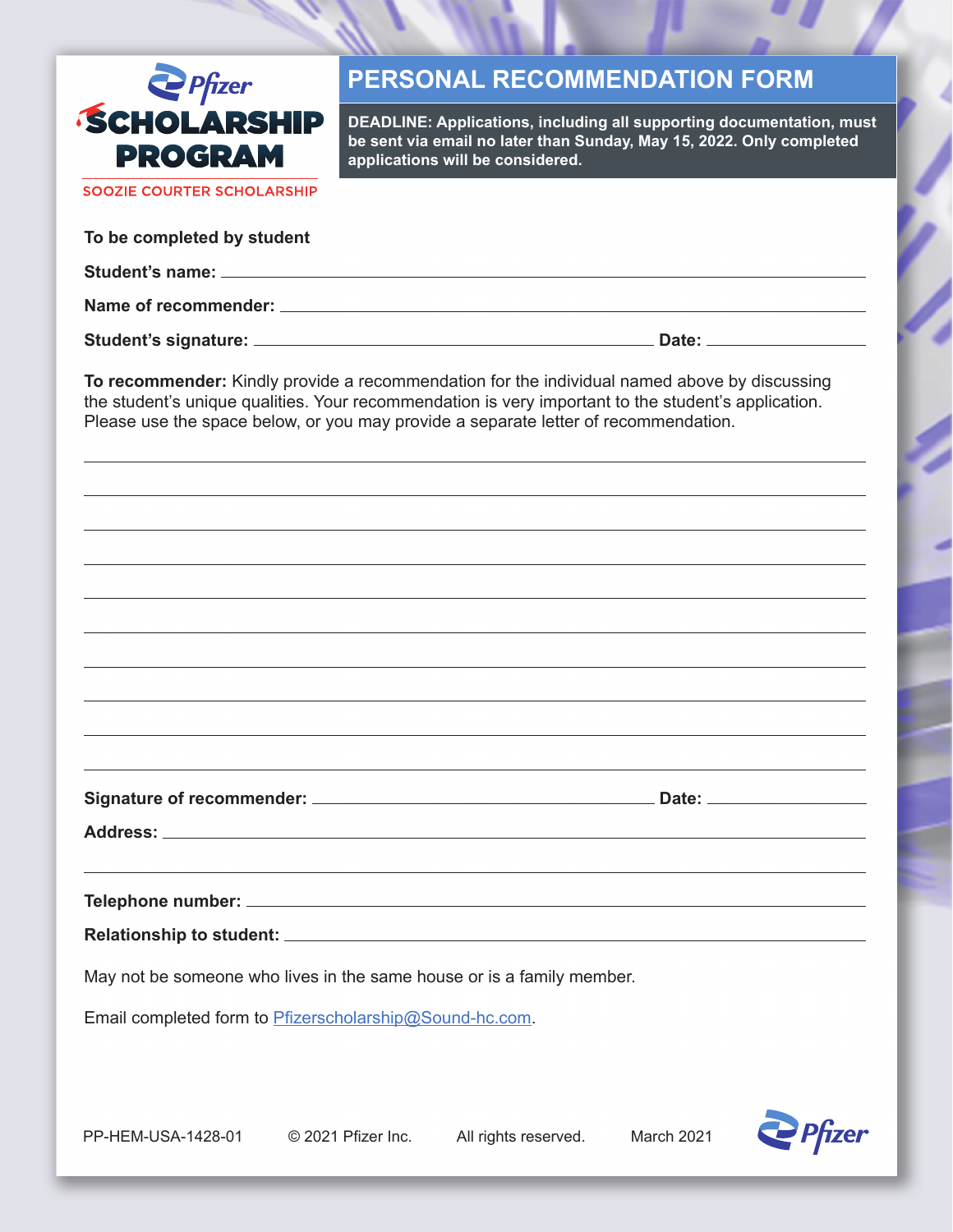

## **HEALTH CARE PROVIDER FORM**

**DEADLINE: Applications, including all supporting documentation, must be sent via email no later than Sunday, May 15, 2022. Only completed applications will be considered.**

SOOZIE COURTER SCHOLARSHIP

| To be completed by student                                                          |  |
|-------------------------------------------------------------------------------------|--|
|                                                                                     |  |
|                                                                                     |  |
|                                                                                     |  |
| To be completed by health care provider                                             |  |
| <b>Diagnosis:</b> $\Box$ Hemophilia A (or carrier) $\Box$ Hemophilia B (or carrier) |  |
|                                                                                     |  |
|                                                                                     |  |
| <u>,这就是这个人的人,我们就是这个人的人,我们就是这个人的人,我们就是这个人的人,我们就是这个人的人,我们就是这个人的人,我们就是</u>             |  |
|                                                                                     |  |

**To health care provider:** If you would like to make a recommendation, please do so on the personal recommendation form.

Email completed form to Pfizerscholarship@Sound-hc.com.

PP-HEM-USA-1428-01 © 2021 Pfizer Inc. All rights reserved. March 2021

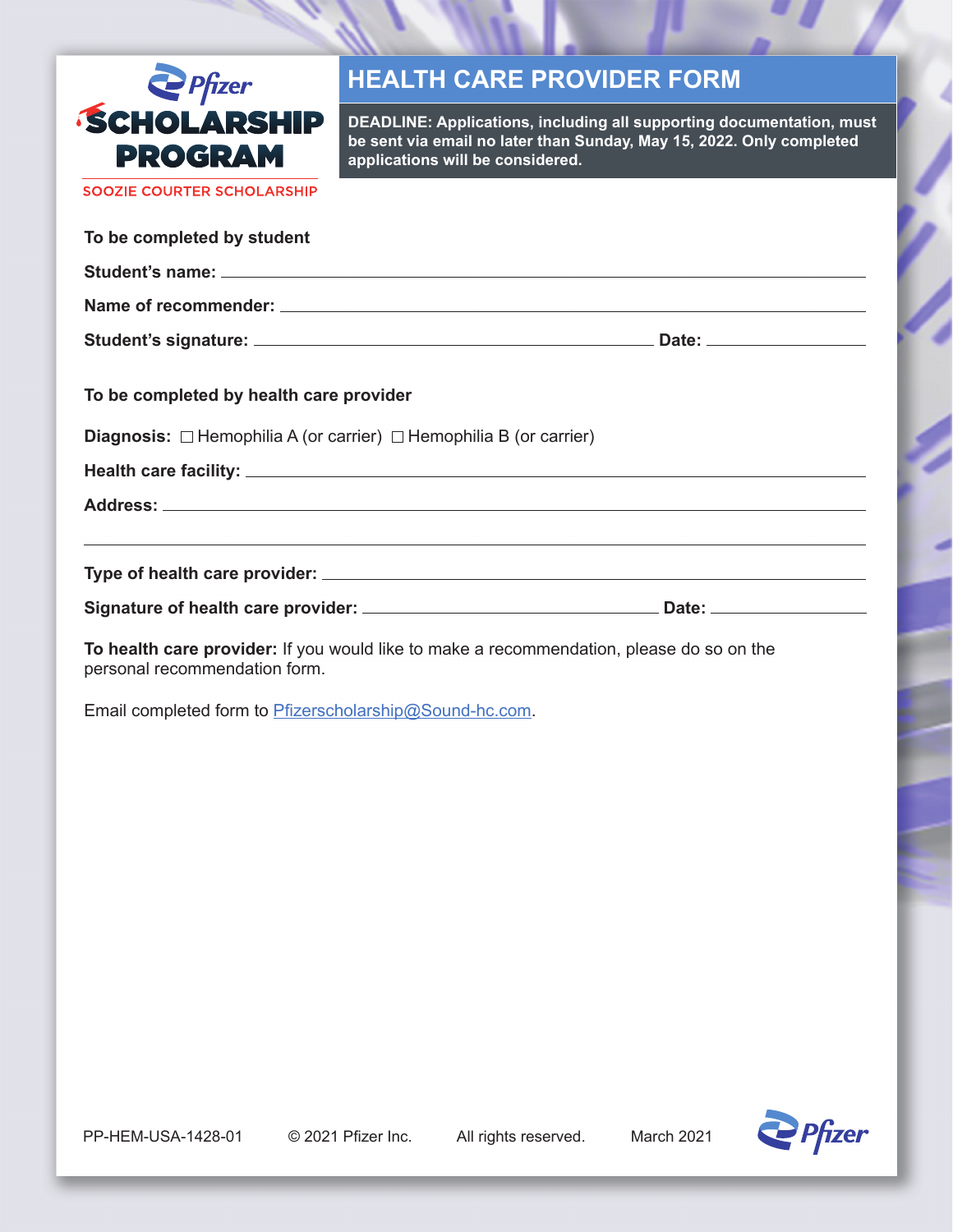

## **TRANSCRIPT REQUEST FORM**

**DEADLINE: Applications, including all supporting documentation, must be sent via email no later than Sunday, May 15, 2022. Only completed applications will be considered.**

SOOZIE COURTER SCHOLARSHIP

Please email a complete transcript to **Pfizerscholarship@Sound-hc.com** by Friday, April 15, 2022. Thank you for your assistance.

**To be completed by student**

**School's name:**

**Matriculation date:**

**Student's signature: Date:**

PP-HEM-USA-1428-01 © 2021 Pfizer Inc. All rights reserved. March 2021